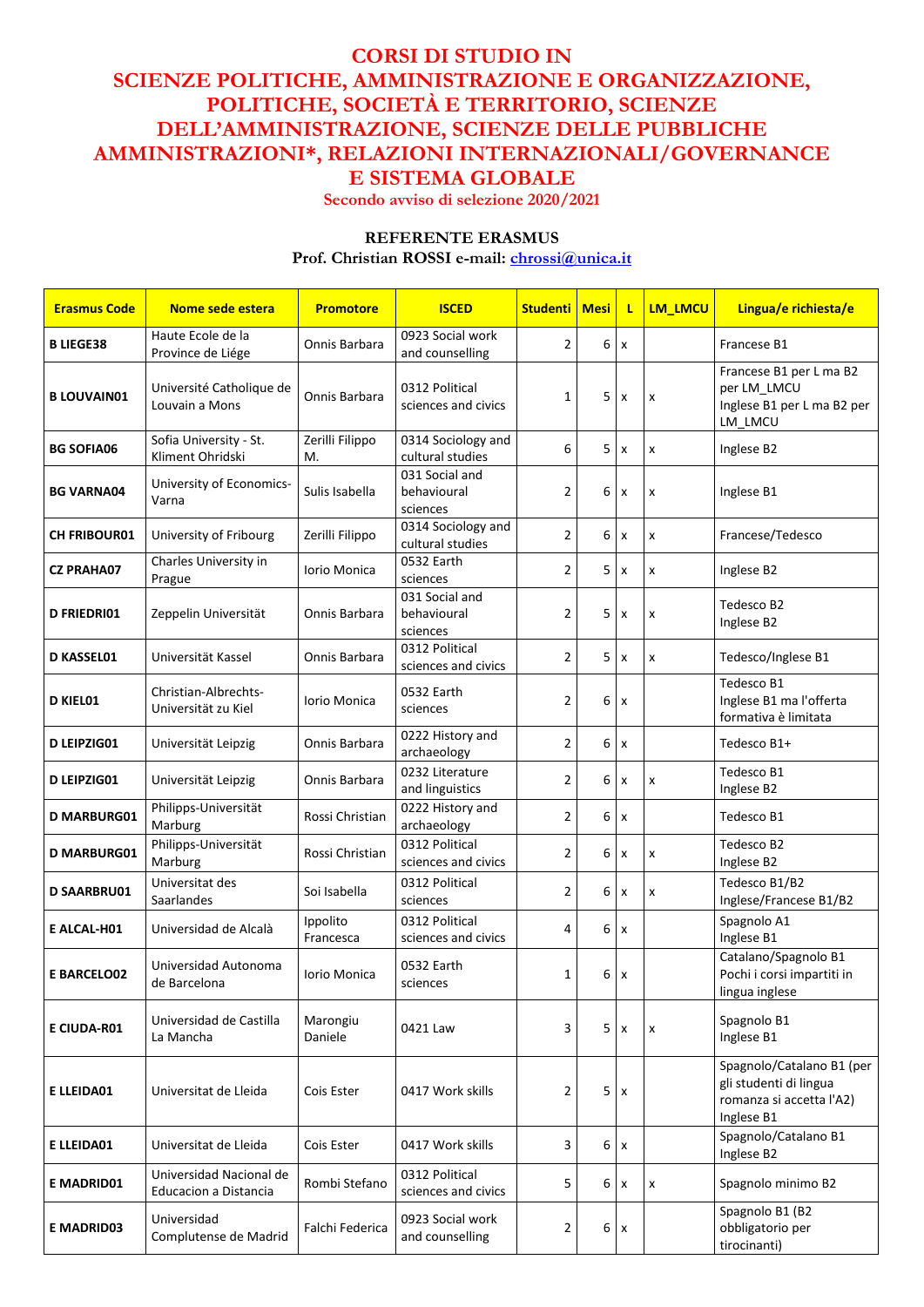| <b>Erasmus Code</b>                        | Nome sede estera                                                                  | <b>Promotore</b>                   | <b>ISCED</b>                                | <b>Studenti   Mesi</b> |   | τ              | <b>LM LMCU</b> | Lingua/e richiesta/e                                                      |
|--------------------------------------------|-----------------------------------------------------------------------------------|------------------------------------|---------------------------------------------|------------------------|---|----------------|----------------|---------------------------------------------------------------------------|
| E MADRID160                                | Universidad a distancia<br>de Madrid                                              | Giordano<br>Michela                | 0421 Law                                    | 4                      | 6 | x              |                | Spagnolo B1                                                               |
| <b>E MURCIA01</b>                          | Universidad de Murcia                                                             | Dessì<br>Ombretta                  | 0421 Law                                    | 3                      | 6 | x              |                | Spagnolo B1                                                               |
| <b>E MURCIA01</b>                          | Universidad de Murcia                                                             | Barbieri<br><b>Barbara</b>         | 0417 Work skills                            | 2                      | 6 | x              |                | Spagnolo B1                                                               |
| <b>E MURCIA01</b><br><b>ISEN-Cartagena</b> | Universidad de Murcia                                                             | <b>Barbieri</b><br><b>Barbara</b>  | 0417 Work skills                            | 2                      | 6 | x              |                | Spagnolo B1                                                               |
| <b>E MURCIA01</b>                          | Universidad de Murcia                                                             | Soi Isabella                       | 220 International<br><b>Relations</b>       | $\overline{2}$         | 6 | x              |                | Spagnolo B1                                                               |
| <b>E SANTAND01</b>                         | Universidad de<br>Cantabria                                                       | Zurru Marco                        | 031 Social and<br>behavioural<br>sciences   | 3                      | 6 | $\pmb{\times}$ | x              | Spagnolo B1<br>Inglese B2                                                 |
| <b>E SANTIAGO01</b>                        | Universidad de Santiago<br>de Compostela                                          | Piras Paola                        | 0421 Law                                    | 4                      | 6 | x              |                | Spagnolo B1 DELE<br>certificato                                           |
| E VIGO01                                   | Universidad de Vigo                                                               | Marongiu<br>Daniele                | 0417 Work skills                            | 1                      | 6 | x              |                | Spagnolo B1<br>Inglese B1                                                 |
| E ZARAGOZ01                                | Universidad de Zaragoza                                                           | Zurru Marco                        | 0417 Work skills                            | 3                      | 6 | $\pmb{\times}$ |                | Spagnolo B1                                                               |
| <b>F BORDEAU58</b>                         | University of Bordeaux                                                            | Ippolito<br>Francesca              | 0312 Political<br>sciences and civics       | 1                      | 6 | x              | x              | Francese B1                                                               |
| <b>FLILLE103</b>                           | University of Lille                                                               | Esu Aide                           | 031 Social and<br>behavioural<br>sciences   | 3                      | 6 | x              | x              | Francese B1<br>Inglese B1 solo per i corsi<br>impartiti in lingua inglese |
| <b>F MARSEIL55</b>                         | Institut d'études<br>Politiques d'Aix en<br>Provence (Sciences Po<br>Aix)         | Ippolito<br>Francesca              | 0312 Political<br>sciences and civics       | 2                      | 6 | x              | x              | Francese CEFR B2<br>(raccomandato)<br>Inglese B2 (obbligatorio)           |
| F PARIS007                                 | Université de Paris VII -<br>Denis Diderot                                        | Manduchi<br>Patrizia               | 0312 Political<br>sciences and civics       | $\mathbf{1}$           | 5 | $\pmb{\times}$ | x              | Francese B1 obbligatorio                                                  |
| F PARIS013                                 | Université de Paris XIII                                                          | Rossi Christian                    | 0312 Political<br>sciences and civics       | 2                      | 6 | x              |                | Francese B1                                                               |
| F PARIS013                                 | Université de Paris XIII                                                          | Rossi Christian                    | 031 Social and<br>behavioural<br>sciences   | 2                      | 6 | x              |                | Francese B1                                                               |
| <b>G THESSAL01</b>                         | Aristotle University of<br>Thessaloniki                                           | Rossi<br>Christian/Melis<br>Nicola | 0311 Economics                              | 1                      | 5 | X              |                | Inglese B2                                                                |
| <b>HU BUDAPES03</b>                        | Corvinus University of<br><b>Budapest</b>                                         | Rossi Christian                    | (031 Social and<br>behavioural<br>sciences) | $\overline{2}$         | 6 | X              | x              | Inglese B2                                                                |
| LT KAUNAS01                                | Vytauto Didziojo<br>Universitetas - Kaunas                                        | Rossi Christian                    | 0312 Political<br>sciences and civics       | 2                      | 5 |                | x              | Inglese B2                                                                |
| LT VILNIUS24                               | Kazimieras Simonavicius<br>University                                             | Esu Aide                           | 0312 Political<br>sciences and civics       | 3                      | 6 | X              |                | Inglese B1                                                                |
| <b>P ACORES01</b>                          | Universidade dos Acores                                                           | Melis Nicola                       | 0314 Sociology and<br>cultural studies      | 2                      | 5 | x              | x              | Portoghese<br>Inglese B1                                                  |
| P ACORES01                                 | Universidade dos Acores                                                           | Melis Nicola                       | 0923 Social work<br>and counselling         | 2                      | 5 | X              | x              | Portoghese<br>Inglese B1                                                  |
| P ACORES01                                 | Universidade dos Acores                                                           | Melis Nicola                       | 0312 Political<br>sciences and civics       | 1                      | 5 | X              | x              | Portoghese<br>Inglese B1                                                  |
| PL GDANSK01                                | Uniwersytet Gdanski                                                               | Rossi Christian                    | 0314 Sociology and<br>cultural studies      | $\mathbf{1}$           | 5 | X              | x              | Inglese B1                                                                |
| PL JOZEFOW01                               | Wyzsza Szkola Nauk<br>Spolecznych im. Ks.<br>Jozefa Majki w Minsku<br>Mazowieckim | Esu Aide                           | 0314 Sociology and<br>cultural studies      | 1                      | 6 | X              |                | Inglese B1                                                                |
| PL LUBLIN01                                | Marie Curie- Sklodowska<br>University                                             | Cois Ester                         | 0923 Social work<br>and counselling         | 2                      | 6 | $\pmb{\times}$ | x              | Inglese B2 per i corsi<br>impartiti in lingua inglese                     |
| PL TORUN01                                 | Nicholas Copernicus<br>University in Torun                                        | Borzoni<br>Gianluca                | 0312 Political<br>sciences and civics       | 2                      | 6 | x              | x              | Inglese B2                                                                |
| PL<br>WARSZAW01                            | University of Warsaw                                                              | Rossi Christian                    | 0314 Sociology and<br>cultural studies      | 4                      | 6 | X              |                | Inglese B2                                                                |
| <b>PL</b><br>WROCLAW01                     | Uniwersytet Wrocławski<br>/ University of Wroclaw                                 | Rossi Christian                    | 0312 Political<br>sciences and civics       | $\overline{2}$         | 5 | x              | x              | Inglese B2                                                                |